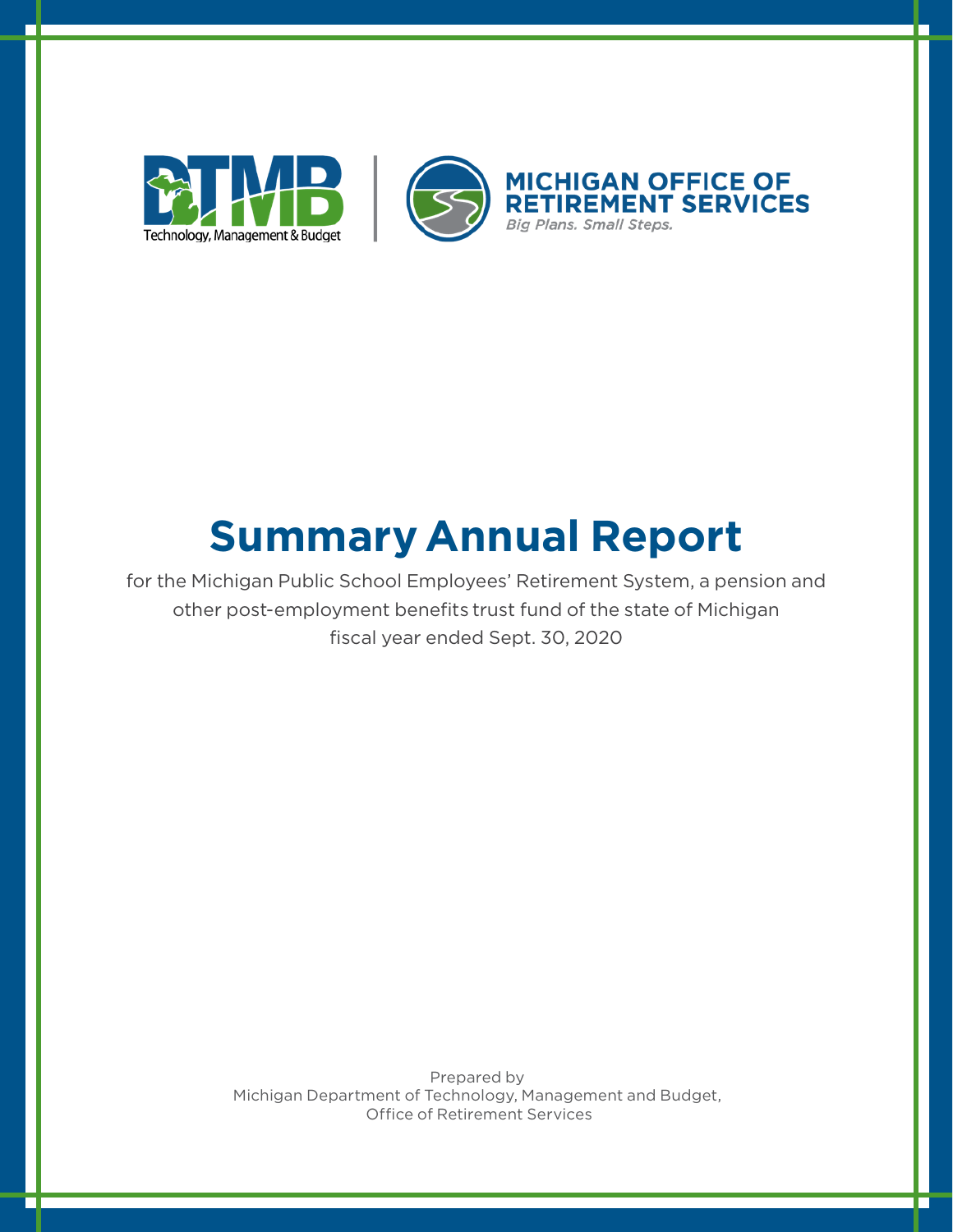## A message from the director



Director Anthony Estell

The Department of Technology, Management and Budget (DTMB), Office of Retirement Services (ORS) is pleased to present the Summary Annual Report for the Michigan Public School Employees' Retirement System (MPSERS), henceforth referred to as

the System, for the fiscal year (FY) ended Sept. 30, 2020.

ORS provides retirement and related retiree healthcare plans to help more than 690 public school employers attract, retain, and reward a highly qualified workforce.





ORS is able to cost-effectively provide these benefits to retirees.

In 2019, the total defined benefit (DB) pension administration cost was \$72 per active member and retiree. This was \$32 below the peer average of \$104 per active member and retiree (CEM Benchmarking).

### Accomplishments

### CARES Act implementation

ORS implemented relief provisions related to the pandemic through the federal Coronavirus Aid, Relief, and Economic Security (CARES) Act. Participants in the State Employees' Retirement System, Michigan Public School Employees' Retirement System, Judges Retirement System, Legislative Retirement System, State Police Retirement System, and Educational Achievement Authority were eligible to take a one-time CARES Act loan from their State of Michigan 401(k) and/or 457 Plan accounts. To assist plan members financially affected by the pandemic, additional loan and distribution options were made available to 401(k) and 457 Plan participants, as well as the deferment of loan payments until the end of the year.

#### COVID–19 pandemic impact

In response to the COVID–19 pandemic, ORS utilized the Incident Management Plan governance to organize plans for response, business continuity, and recovery. In four days, ORS successfully transitioned 165

ORS employees from working in the office to working from home. To facilitate this transition, ORS developed a process for taking inventory of equipment, packing, and loading it into staff vehicles. To support internal communications, the ORS executive team implemented weekly video updates for staff. Customer Education staff recorded and posted closed-captioned member presentations to the ORS website to replace in-person presentations and partnered with Disability Determination Services to create a process to ensure continued disability file reviews. ORS staff successfully developed and implemented alternatives to walk-in services and in-person workshops to educate state of Michigan, Michigan public school, and state police customers about their retirement plans.

### Streamlined survivor benefit process

ORS improved the process when there is an overpayment issued on the retiree's behalf upon their death. Instead of requiring the deceased retiree's survivor to return any overpaid pension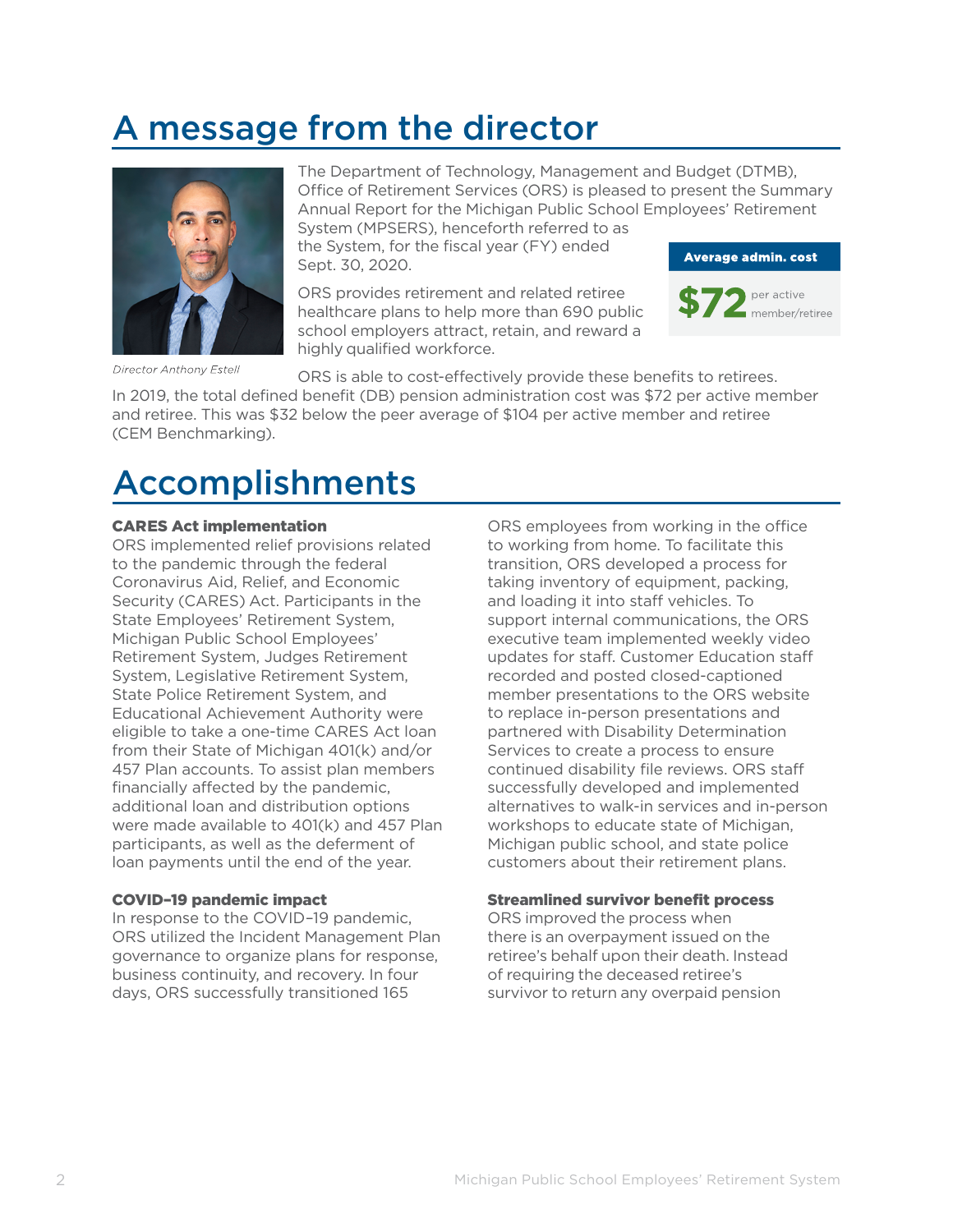## Accomplishments, continued

payments for which the retiree was not entitled to after their death, ORS can set up a recovery against the survivor's benefit to recoup the overpaid funds.

#### MPSERS cost-share waivers

ORS voluntarily implemented cost-share waivers to ensure members maintained adequate access to healthcare during the pandemic and cost was not a barrier to treatment. These waivers were applied to several services including COVID–19 treatment, telehealth medical and behavioral health services, primary care and behavioral health office visits, and in-office X-ray and lab services from July 1, 2020, until at least June 30, 2021.

#### Electronic workshops

As news of the pandemic spread in early March, ORS cancelled all scheduled in-person retirement information meetings. The outreach and instructional design teams moved quickly to create and record the *Planning Your Retirement (PYR)* workshop for MPSERS DB plan members and the *Pre-Retirement Orientation (PRO)* workshop for state of Michigan DB plan members. The online *PYR* workshop was completed and available on the website by March 13, 2020. The online *PRO* was completed by March 23, 2020. More than 1,300 retirement plan members have registered for the online workshops.

#### Healthcare contract renewals

ORS staff successfully renewed and renegotiated vendor contracts resulting in a combined savings of \$4,500,000 while maintaining the same level of benefits to members. The Blue Cross Medical and OptumRx contracts were extended through 2021 and 2022. Both HMO vendor partners (Blue Care Network and Priority Health) opted to renew in

2020 and will continue being an option in 2021. The successful renewal process ensures that approximately 34,000 public school retirees will continue to have access to the health plan of their choice.

### Employer e-newsletter survey

ORS surveys MPSERS reporting units every year. The March 2020 survey revealed that 88% of the survey respondents indicated that ORS provides the right resources, tools, and information for reporting, an 11% improvement over the last year. Ninety percent of respondents said they were satisfied with the services ORS provided to their reporting unit — a 7% improvement over last year. The MPSERS *Employer News*, an e-newsletter introduced in February 2019, was also described as extremely valuable, very informative, and a great addition in helping reporting units perform their tasks.

### Electronic *Connections* newsletter

ORS previously mailed the *Connections* newsletter twice each year — in June and December — along with direct deposit statements to more than 290,000 recipients. Leadership and Customer Education staff began looking at other feasible options to deliver the newsletter on time when it became apparent operations could be impacted by the pandemic. DTMB, Print and Mail Management were not yet sure what its resource limitations would be. ORS staff and leadership discussed the options and weighed the costs and benefits of continuing to deliver the newsletter by mail. With the need to provide budget savings, an electronic-only version became the logical and responsible choice. ORS delivered the first electronic format *Connections* newsletter in June 2020.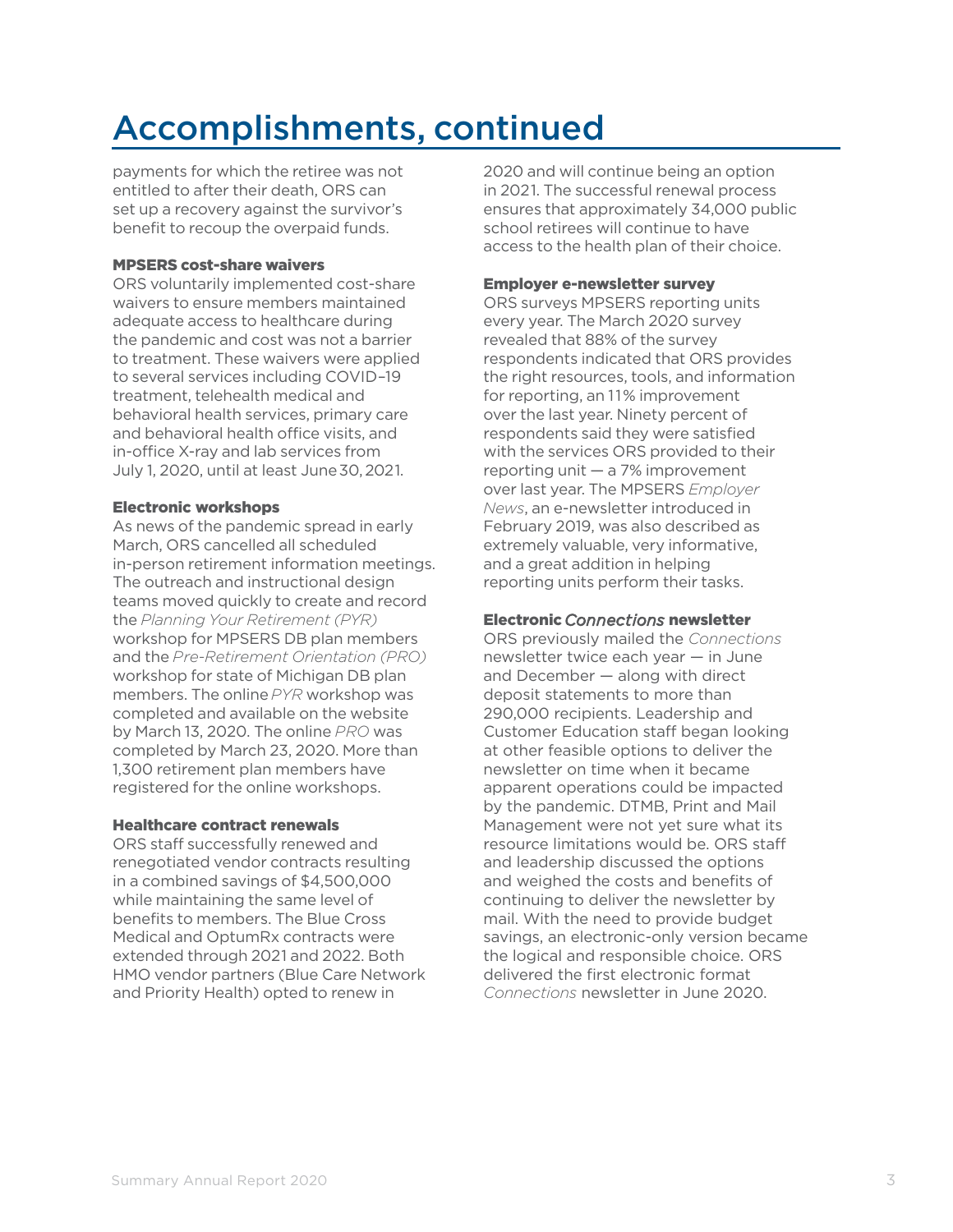## Honors

### Signature Award

ORS with Voya Financial won a 2020 Signature Award from the Plan Sponsor Council of America. ORS and Voya took first place in the Overcoming Obstacles category for our MPSERS outreach campaign. An annual review of plan data revealed that the approximately 72,000 participants in the Defined Contribution (DC) plan in the public school population did not engage with their accounts or online tools as much as their state of Michigan employee counterparts. The outreach campaign used a variety of communication methods to reach public school employees and human resources administrators. These methods included publications, a telephone campaign, meetings for public school employees, emails, and an innovative social media campaign on LinkedIn. Member behaviors exceeded expectations and surpassed industry benchmarks for both click-through rate and engagement rate. The Plan Sponsor Council of America, which is part of the American Retirement Association, is the

leading association for sponsors of voluntary, employer-based retirement plans in the U.S.

### Government Finance Officers Association Award

The Government Finance Officers Association of the United States and Canada awarded the System with the Certificate of Achievement for Excellence in Financial Reporting for our FY 2019 comprehensive annual financial report. This marks the 29th consecutive year ORS has received this prestigious award.

### Public Pension Standards Award

ORS was awarded the 2020 Standards Award from the Public Pension Coordinating Council's Standards Program (PPCC) for both funding and administration. ORS has received this award every year since 2004. The PPCC Standards reflect expectations for public retirement system management and administration and serve as a benchmark for all DB public plans to be measured.

### About the Michigan Public School Employees' Retirement System

This report is issued in compliance with the Public Employee Retirement System Investment Act, 1965 Public Act (PA) 314, and the Public School Employees Retirement Act, 1980 PA 300, both as amended. The contents come from the complete MPSERS 2020 comprehensive annual financial report, available on our website at **[Michigan.gov/ORSSchools](http://www.michigan.gov/orsschools)**, the annual actuarial valuations as of Sept. 30, 2020, and additional analysis performed after Sept. 30, 2020.

Public school employees' pensions are protected by Michigan's Constitution. The System's net assets are held in trust to meet future benefit payments.

The State of Michigan Investment Board is the investment fiduciary and custodian of all investments of the System pursuant to state law.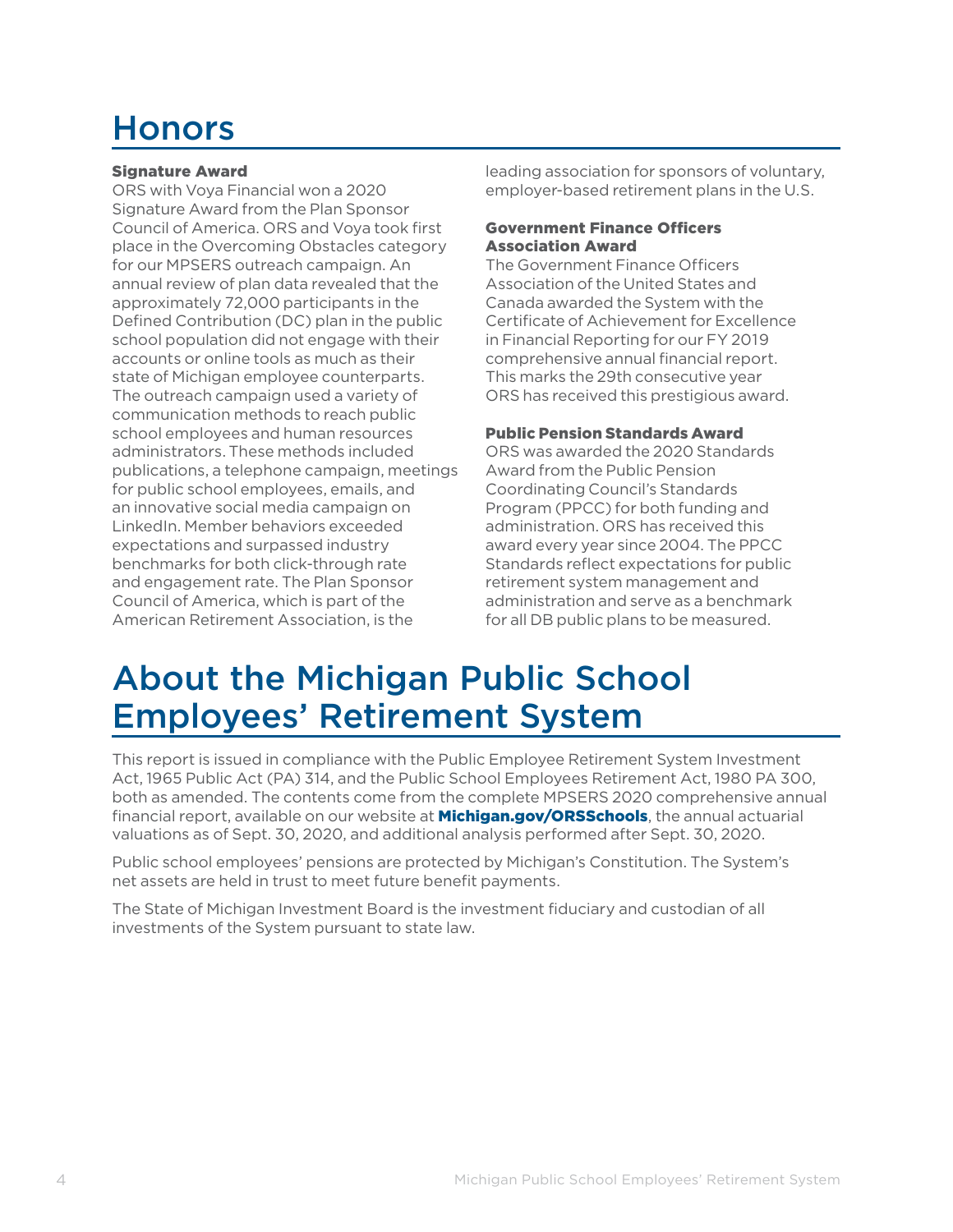### Executive summary

The present value of the assets as of Sept. 30, 2020, was \$60.8 billion for pension and other post-employment benefits (OPEB), and the total actuarial accrued liability (AAL) was \$98.2 billion resulting in a total unfunded actuarial accrued liability (UAAL) of \$37.4 billion.

The System's assets increased by \$2.4 billion in FY 2020. Asset increases were primarily due to an increase in employer contributions and a reduction in healthcare expenses. The overall AAL for pension and OPEB increased slightly by \$11 million primarily due to a mix of positive and negative actuarial outcomes.

The pension funding ratio increased slightly by 0.50 percentage points primarily as a result of increased employer contributions. The OPEB funding ratio improved by 15.34 percentage points primarily due to reduced healthcare expenses during the year.

### Statement of assets and liabilities

| <b>FY 2020</b>          | <b>Pension</b> <sup>1</sup> | OPEB <sup>2</sup> |
|-------------------------|-----------------------------|-------------------|
| AAL                     | \$86.337.689.863            | \$11.884.887.341  |
| Present value of assets | \$52,587,345,269            | \$8,178,804,782   |
| UAAL                    | \$33,750,344,594            | \$3,706,082,559   |
| Funding ratio           | 60.90%                      | 68.82%            |
| <b>FY 2019</b>          | Pension <sup>3</sup>        | OPEB <sup>4</sup> |
| A A I                   | \$85,201,719,662            | \$13,009,658,665  |
| Present value of assets | \$51,421,988,660            | \$6,957,871,742   |
| UAAL                    | \$33.779.731.002            | \$6.051.786.923   |
| Funding ratio           | 60.40%                      | 53.48%            |

1. 2020 MPSERS Pension Actuarial Valuation, Page B–1.

2. 2020 MPSERS OPEB Actuarial Valuation, Page A–2.

3. 2019 MPSERS Pension Actuarial Valuation, Page B–1.

4. 2019 MPSERS OPEB Actuarial Valuation, Page A–2.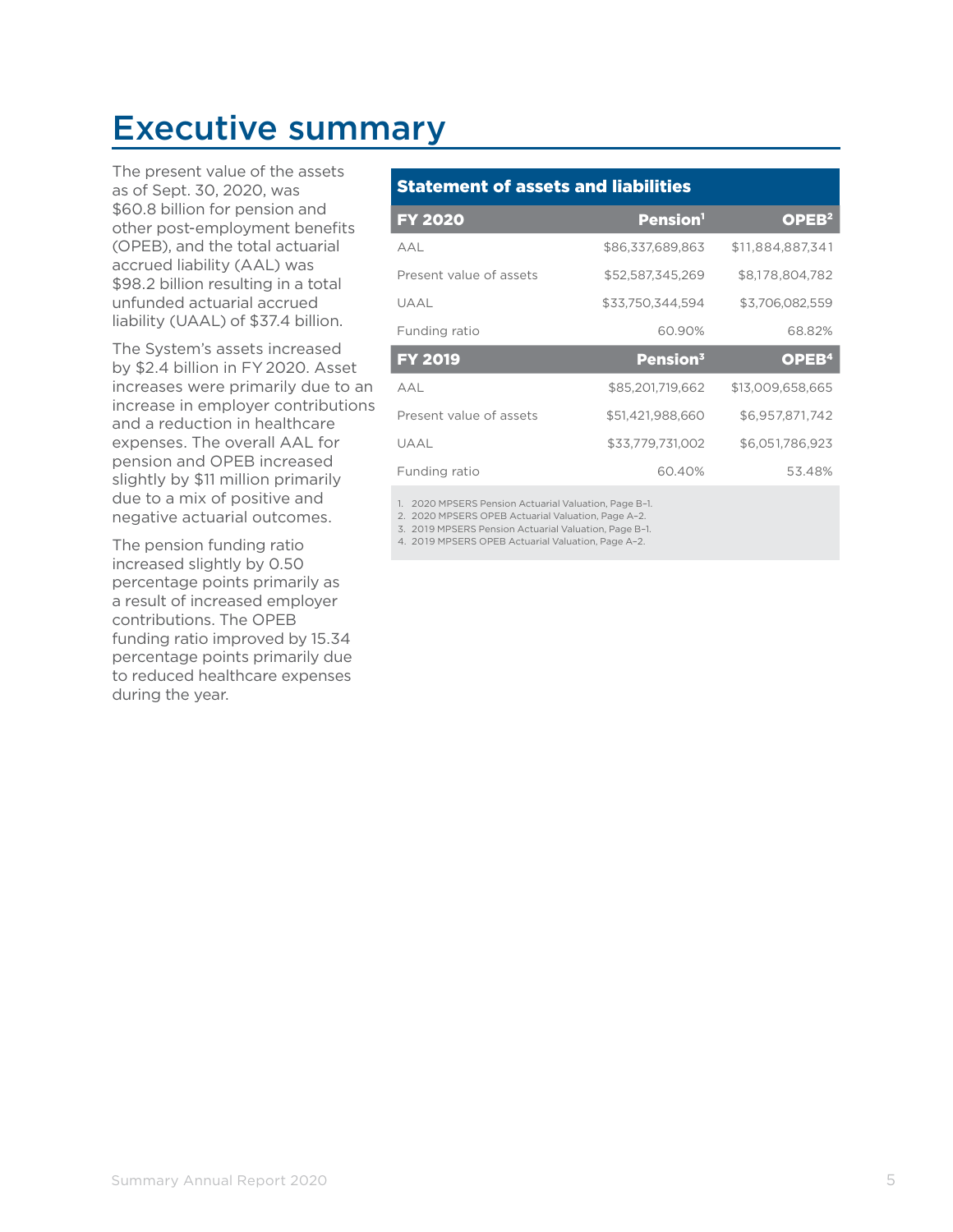## Membership

### Members of this DB plan include employees of:

- K–12 public school districts.
- Intermediate school districts.
- District libraries.
- Public school academies/charter schools.
- Community colleges.

#### In some instances, membership includes certain employees who began working for the following universities before Jan. 1, 1996:

- Central Michigan University.
- Eastern Michigan University.
- Ferris State University.
- Lake Superior State University.
- Michigan Technological University.
- Northern Michigan University.
- Western Michigan University.

#### Plan membership and retirement allowances as of Sept. 30, 2020

#### Membership<sup>1</sup>

| Retirees and beneficiaries currently receiving benefits                                                                                                                                                    |             |
|------------------------------------------------------------------------------------------------------------------------------------------------------------------------------------------------------------|-------------|
| Regular benefits                                                                                                                                                                                           | 196,604     |
| Survivor benefits                                                                                                                                                                                          | 19,018      |
| Disability benefits                                                                                                                                                                                        | 5.856       |
| <b>Total</b>                                                                                                                                                                                               | 221,478     |
| Current employees                                                                                                                                                                                          |             |
| Vested                                                                                                                                                                                                     | 93.861      |
| Non-vested                                                                                                                                                                                                 | 74.341      |
| Total <sup>2</sup>                                                                                                                                                                                         | 168,202     |
| Inactive employees                                                                                                                                                                                         |             |
| Entitled to benefits and not yet receiving them                                                                                                                                                            | 17,054      |
| <b>Total all members</b>                                                                                                                                                                                   | 406,734     |
| 1. Comprehensive annual financial report for the FY ended Sept. 30, 2020, Page 21.<br>2. Includes DB members who converted to the DC plan and employees who elected to<br>participate only in the DC plan. |             |
| <b>Retirement allowances<sup>3</sup></b>                                                                                                                                                                   |             |
| Average annual retirement allowance                                                                                                                                                                        | \$23,533    |
| <b>Total annual retirement allowances being paid</b><br>(in thousands)                                                                                                                                     | \$5,212,106 |

3. Pension Actuarial Valuation for the FY ended Sept. 30, 2020, Page D–1.

## Assets and liabilities

The System's total assets on a market basis as of Sept.30, 2020, were \$62.2 billion, mostly composed of cash, investments, and contributions due from employers.

Total liabilities as of Sept.30, 2020, were \$2.7 billion and include accounts payable, unearned revenue, and obligations under securities lending.

Total net assets held in trust for pension and OPEB increased \$1.6 billion from the previous year.

### Assets and liabilities<sup>1</sup> (dollars in thousands) (combined pension and OPEB2)

| <b>Assets</b>                          |    | <b>FY 2019</b> |                | <b>FY 2020</b> |
|----------------------------------------|----|----------------|----------------|----------------|
| Cash                                   | \$ | 117,378        | $\mathfrak{L}$ | 135.140        |
| Receivables                            |    | 418,182        |                | 741,352        |
| Investments                            |    | 57,421,253     |                | 58,828,612     |
| Securities lending collateral          |    | 2.277.910      |                | 2.452.152      |
| <b>Total assets</b>                    | S  | 60,234,723     | \$             | 62, 157, 256   |
| <b>Liabilities</b>                     |    | <b>FY 2019</b> |                | <b>FY 2020</b> |
| Unearned revenue                       | \$ | 2.979          | $\mathfrak{S}$ | 4.605          |
| Accounts payable and other liabilities |    | 204,829        |                | 225,243        |
| Obligations under securities lending   |    | 2,277,647      |                | 2,452,152      |
| <b>Total liabilities</b>               |    | 2,485,455      |                | 2,682,000      |
| <b>Net assets</b>                      | s  | 57,749,269     | \$             | 59.475.256     |

1. Comprehensive annual financial report for the FY ended Sept. 30, 2020, Page 15. Liabilities in this context are exclusive of AAL for pension and OPEB. The sum total of all the line items may not equal the total due to rounding.

2. The FY 2020 beginning of year net position for the pension and OPEB plans were increased by \$77.5 million and \$34.9 million, respectively, to account for additional contributions due to the System from members and employers that were earned on or before Sept. 30, 2019, but reported to the system after FY close.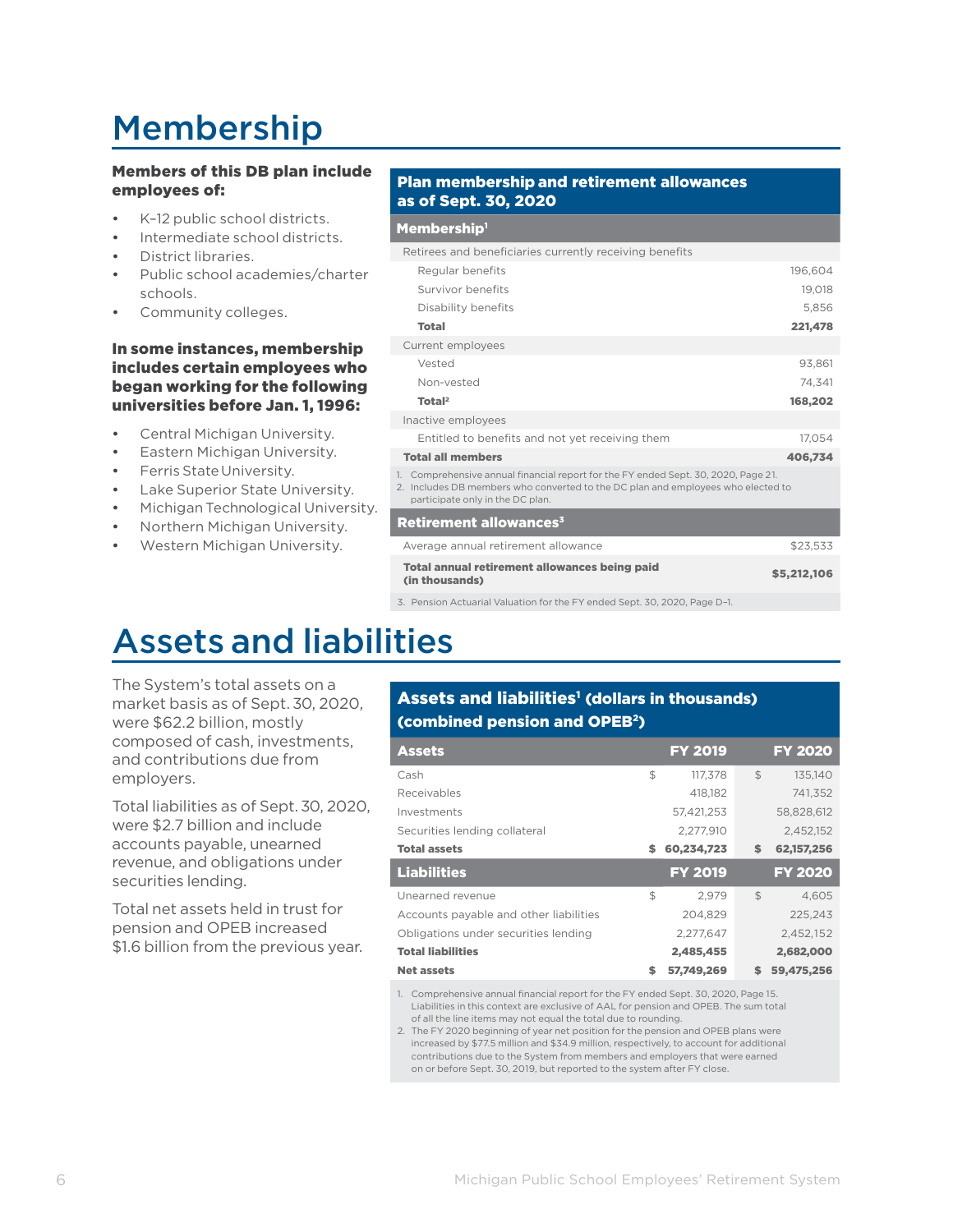### Revenue and expenditures, change in net assets

The reserves needed to finance pension and OPEB are accumulated through the collection of employer and employee contributions including earnings on investments.

Contributions and net investment income for FY2020 totaled \$7.3 billion. The primary expenses of the System include the payment of pension benefits to members and beneficiaries, payment for health, dental and vision benefits, refunds of contributions to former members, and the cost of administering the System.

| Additions and deductions <sup>1</sup> (dollars in thousands) |                  |     |                |
|--------------------------------------------------------------|------------------|-----|----------------|
| <b>Additions</b>                                             | <b>FY 2019</b>   |     | <b>FY 2020</b> |
| Member contributions                                         | \$<br>611,344    | \$  | 606,379        |
| Employer contributions                                       | 3,414,427        |     | 3,517,348      |
| Other governmental contributions                             | 233,196          |     | 254,348        |
| Net investment income (loss)                                 | 2,855,383        |     | 2,919,801      |
| Miscellaneous income                                         | 277              |     | 192            |
| <b>Total additions</b>                                       | \$<br>7,114,627  | \$  | 7,298,068      |
| <b>Deductions</b>                                            | <b>FY 2019</b>   |     | <b>FY 2020</b> |
| Pension benefits                                             | \$<br>5.058.624  | \$  | 5,183,129      |
| Healthcare benefits                                          | 542.034          |     | 286,465        |
| Refunds and transfers to other systems                       | 29,378           |     | 28,029         |
| Administrative and other expenses                            | 190,062          |     | 186,832        |
| <b>Total deductions</b>                                      | \$<br>5,820,098  | \$. | 5,684,455      |
| <b>Net position<sup>2</sup></b>                              | <b>FY 2019</b>   |     | <b>FY 2020</b> |
| Net increase (decrease) in net position                      | \$<br>1,294,529  | \$  | 1,613,613      |
| Beginning of year                                            | 56,454,740       |     | 57,861,643     |
| <b>End of year</b>                                           | \$<br>57,749,269 | s   | 59,475,256     |

1. Comprehensive annual financial report for the FY ended Sept. 30, 2020, Page 16.

2. FY 2020 beginning of year fiduciary net position was restated due to an audit

adjustment for contributions received after the measurement date.



#### **Revenue**

#### **Expenditures**



Summary Annual Report 2020 **7** and 2020 **7** and 2020 **7** and 2020 **7** and 2021 **7** and 2020 **7** and 2020 **7** and 2020 **7** and 2020 **7** and 2020 **7** and 2020 **7** and 2020 **7** and 2020 **7** and 2020 **7** and 2020 **7** and 2020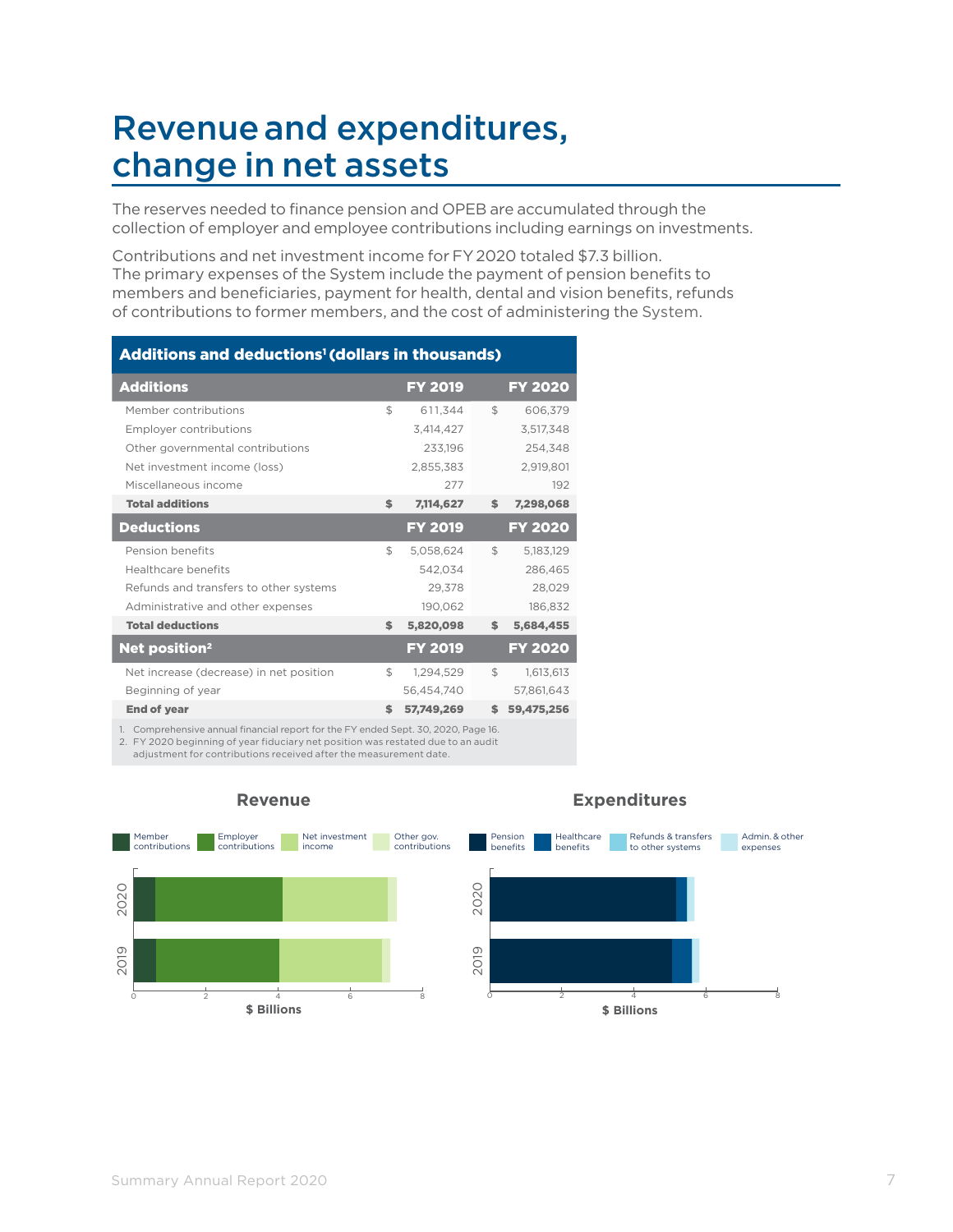## 2020 plan expenditures

| Plan expenses for FY ended Sept. 30, 2020 <sup>1,2</sup>                                                                                                         |                             |         |
|------------------------------------------------------------------------------------------------------------------------------------------------------------------|-----------------------------|---------|
| <b>Pension plan administrative and other expenses</b>                                                                                                            | <b>Dollars in thousands</b> |         |
| These expenditures are the administrative costs of running the System and are paid by DTMB, ORS and DTMB, Financial Services through an<br>annual appropriation. |                             |         |
| Personnel services                                                                                                                                               |                             |         |
| Staff salaries                                                                                                                                                   | $\frac{1}{2}$               | 6,019   |
| <b>Retirement and Social Security</b>                                                                                                                            |                             | 3,255   |
| Other fringe benefits                                                                                                                                            |                             | 1,217   |
| <b>Subtotal</b>                                                                                                                                                  | \$                          | 10,491  |
| Professional services                                                                                                                                            |                             |         |
| Accounting                                                                                                                                                       | $$\mathbb{S}$$              | 1,979   |
| Actuarial                                                                                                                                                        |                             | 374     |
| Attorney general                                                                                                                                                 |                             | 258     |
| Audit                                                                                                                                                            |                             | 464     |
| Consulting                                                                                                                                                       |                             | 1,632   |
| Medical                                                                                                                                                          |                             | 236     |
| <b>Subtotal</b>                                                                                                                                                  | \$                          | 4,944   |
| Building and equipment                                                                                                                                           |                             |         |
| <b>Building rentals</b>                                                                                                                                          | $$\mathbb{S}$$              | 924     |
| Equipment purchase, maintenance, and rentals                                                                                                                     |                             | 38      |
| <b>Subtotal</b>                                                                                                                                                  | \$                          | 963     |
| Miscellaneous                                                                                                                                                    |                             |         |
| Travel and board meetings (excluding travel and education for board members)                                                                                     | $$\mathbb{S}$$              | 14      |
| Office supplies                                                                                                                                                  |                             | 7       |
| Postage, telephone, and other                                                                                                                                    |                             | 1,566   |
| Printing                                                                                                                                                         |                             | 221     |
| Technological support                                                                                                                                            |                             | 11,122  |
| <b>Subtotal</b>                                                                                                                                                  |                             | 12,931  |
| Travel and education for board members                                                                                                                           |                             | $\circ$ |
| <b>Total administrative and other expenses</b>                                                                                                                   | \$                          | 29,332  |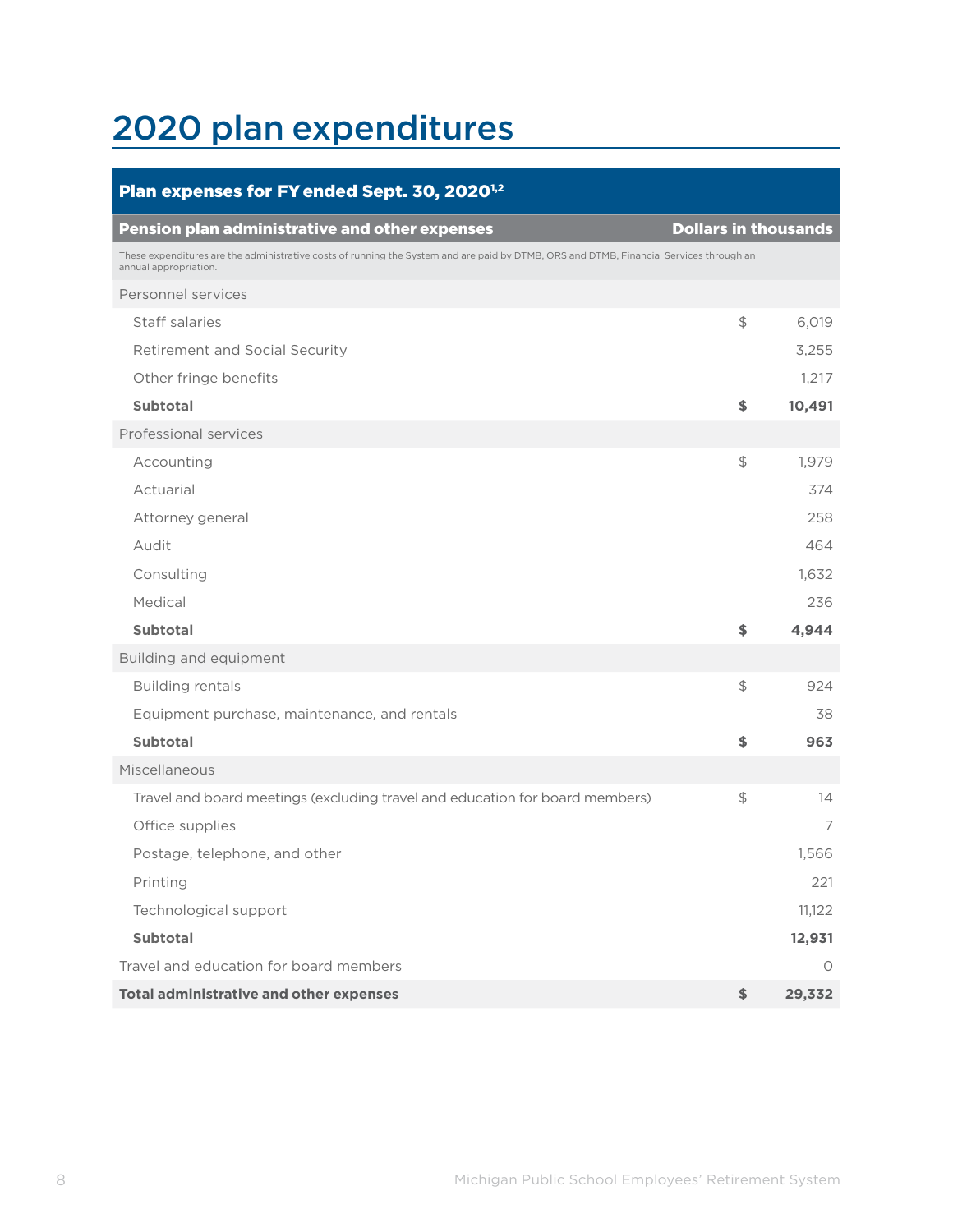## 2020 plan expenditures, continued

| <b>Health, dental, and vision expenses</b>                                                                                                               | <b>Dollars in thousands</b> |           |
|----------------------------------------------------------------------------------------------------------------------------------------------------------|-----------------------------|-----------|
| These expenditures are for self-insurance of the health and dental plans, and are paid from the System's trust fund.                                     |                             |           |
| Health fees                                                                                                                                              |                             | 152,610   |
| Dental fees                                                                                                                                              |                             | 4,676     |
| Vision fees                                                                                                                                              |                             | 212       |
| Total health, dental, and vision expenses                                                                                                                | \$                          | 157,499   |
| <b>Investment expenses</b>                                                                                                                               | <b>Dollars in thousands</b> |           |
| These expenditures are related to the Treasury, Bureau of Investments (BOI) for managing the System's assets, and are paid from the System's trust fund. |                             |           |
| Real estate operating expenses                                                                                                                           | \$                          | 1,362     |
| Securities lending expenses                                                                                                                              |                             | 21.417    |
| Other investment expenses                                                                                                                                |                             |           |
| ORS-investment expenses                                                                                                                                  |                             | 14,085    |
| Custody fees                                                                                                                                             |                             | 1,254     |
| Management fees                                                                                                                                          |                             | 153,547   |
| Research fees                                                                                                                                            |                             | 5.057     |
| <b>Total investment expenses</b>                                                                                                                         | \$                          | 196,724   |
| <b>Benefits paid to members</b>                                                                                                                          | <b>Dollars in thousands</b> |           |
| These were the retirement benefits paid to members of the System during the fiscal year.                                                                 |                             |           |
| Retirement benefits                                                                                                                                      | \$                          | 5,183,129 |
| Health benefits                                                                                                                                          |                             | 226,140   |
| Dental and vision benefits                                                                                                                               |                             | 60,324    |
| Refunds of member contributions                                                                                                                          |                             | 28,029    |
| <b>Total payments to members</b>                                                                                                                         | \$                          | 5,497,623 |
| <b>Total of all sections</b>                                                                                                                             | \$                          | 5,881,179 |
| 1. DTMB, Financial Services report. The sum total of all the line items may not equal the total due to rounding.<br>2. Treasury, BOI report.             |                             |           |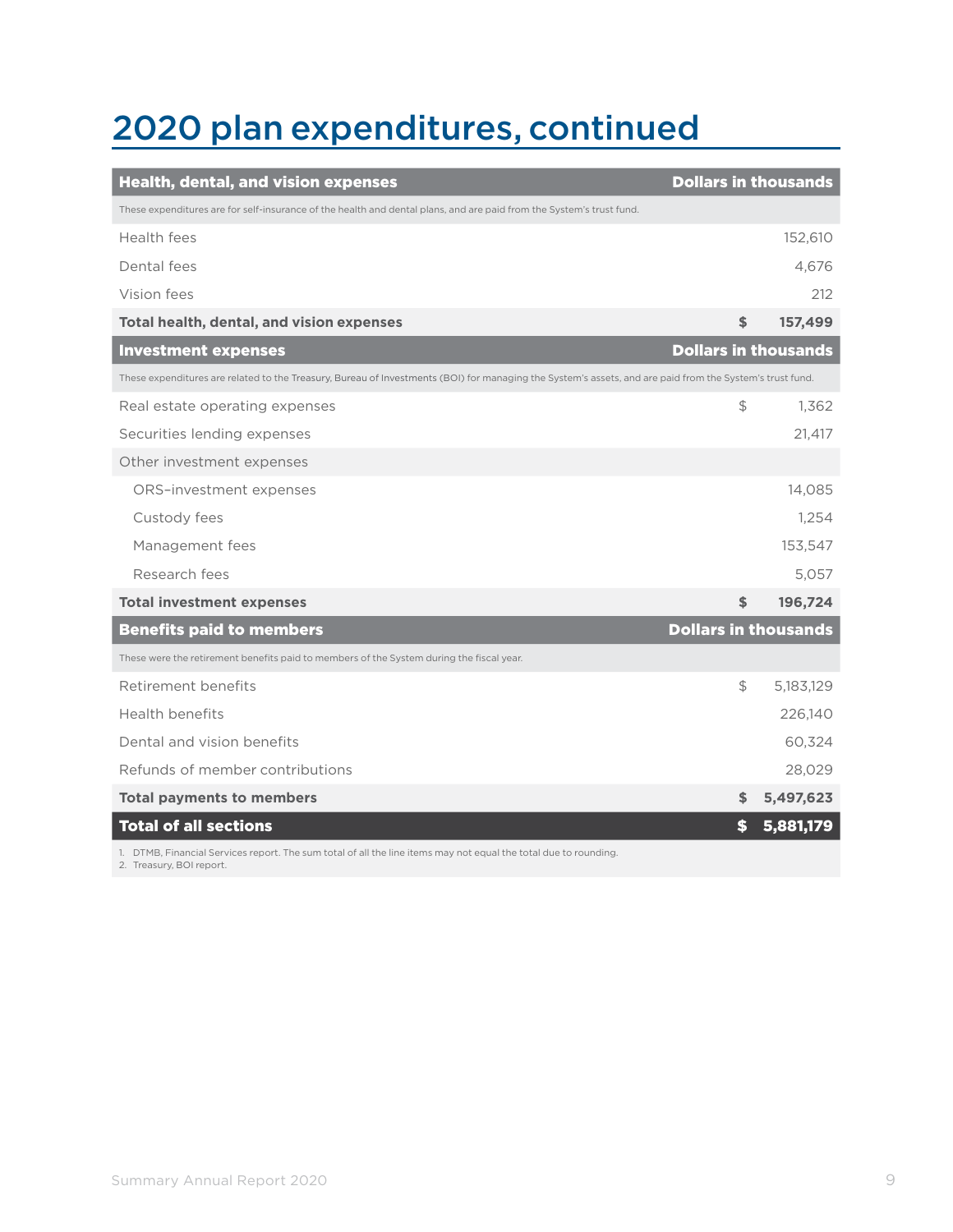## 2021 budget for plan expenditures

| Budget for plan expenses for FY ending Sept. 30, 2021 <sup>1,2</sup>                                                                                             |                             |         |
|------------------------------------------------------------------------------------------------------------------------------------------------------------------|-----------------------------|---------|
| <b>Pension plan administrative and other expenses</b>                                                                                                            | <b>Dollars in thousands</b> |         |
| These expenditures are the administrative costs of running the System and are paid by DTMB, ORS and DTMB, Financial Services through an<br>annual appropriation. |                             |         |
| Personnel services                                                                                                                                               |                             |         |
| Staff salaries                                                                                                                                                   | $\frac{1}{2}$               | 6,296   |
| Retirement and Social Security                                                                                                                                   |                             | 3,602   |
| Other fringe benefits                                                                                                                                            |                             | 1,334   |
| <b>Subtotal</b>                                                                                                                                                  | \$                          | 11,233  |
| Professional services                                                                                                                                            |                             |         |
| Accounting                                                                                                                                                       | \$                          | 2,196   |
| Actuarial                                                                                                                                                        |                             | 463     |
| Attorney general                                                                                                                                                 |                             | 209     |
| Audit                                                                                                                                                            |                             | 510     |
| Consulting                                                                                                                                                       |                             | 1,591   |
| Medical                                                                                                                                                          |                             | 312     |
| <b>Subtotal</b>                                                                                                                                                  | \$                          | 5,284   |
| Building and equipment                                                                                                                                           |                             |         |
| <b>Building rentals</b>                                                                                                                                          | \$                          | 948     |
| Equipment purchase, maintenance, and rentals                                                                                                                     |                             | 50      |
| <b>Subtotal</b>                                                                                                                                                  | \$                          | 998     |
| Miscellaneous                                                                                                                                                    |                             |         |
| Travel and board meetings (excluding travel and education for board members)                                                                                     | \$                          | $\circ$ |
| Office supplies                                                                                                                                                  |                             | 27      |
| Postage, telephone, and other                                                                                                                                    |                             | 1,306   |
| Printing                                                                                                                                                         |                             | 314     |
| Technological support                                                                                                                                            |                             | 11,437  |
| <b>Subtotal</b>                                                                                                                                                  |                             | 13,084  |
| Travel and education for board members                                                                                                                           |                             | 3       |
| Total administrative and other expenses                                                                                                                          | \$                          | 30,603  |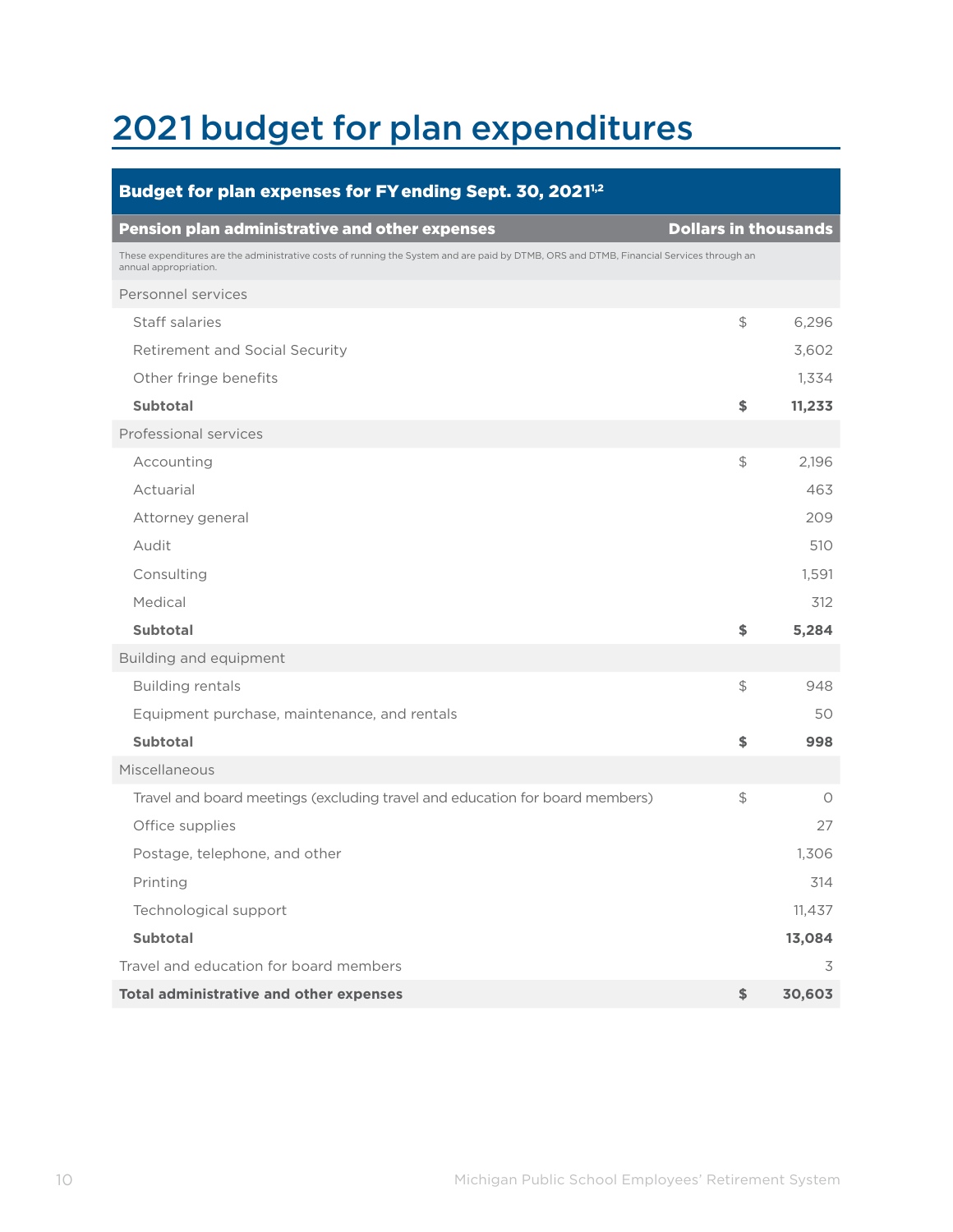## 2021 budget, continued

| <b>Health, dental, and vision expenses</b>                                                                                                   | <b>Dollars in thousands</b> |             |
|----------------------------------------------------------------------------------------------------------------------------------------------|-----------------------------|-------------|
| These expenditures are for self-insurance of the health, dental, and vision plans, and are paid from the System's trust fund.                |                             |             |
| Health fees                                                                                                                                  |                             | 152,610     |
| Dental fees                                                                                                                                  |                             | 4,255       |
| Vision fees                                                                                                                                  |                             | 208         |
| Total health, dental, and vision expenses                                                                                                    | \$                          | 157,074     |
| <b>Investment expenses</b>                                                                                                                   | <b>Dollars in thousands</b> |             |
| These expenditures are related to the Treasury, BOI for managing the System's assets and are paid from the System's trust fund.              |                             |             |
| Real estate operating expenses                                                                                                               | \$                          | 1,021       |
| Securities lending expenses                                                                                                                  |                             | 21,846      |
| Other investment expenses                                                                                                                    |                             |             |
| ORS-investment expenses                                                                                                                      |                             | 14,507      |
| Custody fees                                                                                                                                 |                             | 1,204       |
| Management fees                                                                                                                              |                             | 156,618     |
| Research fees                                                                                                                                |                             | 6,827       |
| <b>Total investment expenses</b>                                                                                                             | \$                          | 202,025     |
| <b>Benefits paid to members</b>                                                                                                              | <b>Dollars in thousands</b> |             |
| These are the projected retirement benefits paid to members of the System.                                                                   |                             |             |
| Retirement benefits                                                                                                                          | \$                          | 5,286,791   |
| Health benefits                                                                                                                              |                             | 210,311     |
| Dental and vision benefits                                                                                                                   |                             | 50,068      |
| Refunds of member contributions                                                                                                              |                             | 26,627      |
| <b>Total payments to members</b>                                                                                                             | \$                          | 5,573,799   |
| <b>Total of all sections</b>                                                                                                                 |                             | \$5,963,503 |
| 1. DTMB, Financial Services report. The sum total of all the line items may not equal the total due to rounding.<br>2. Treasury, BOI report. |                             |             |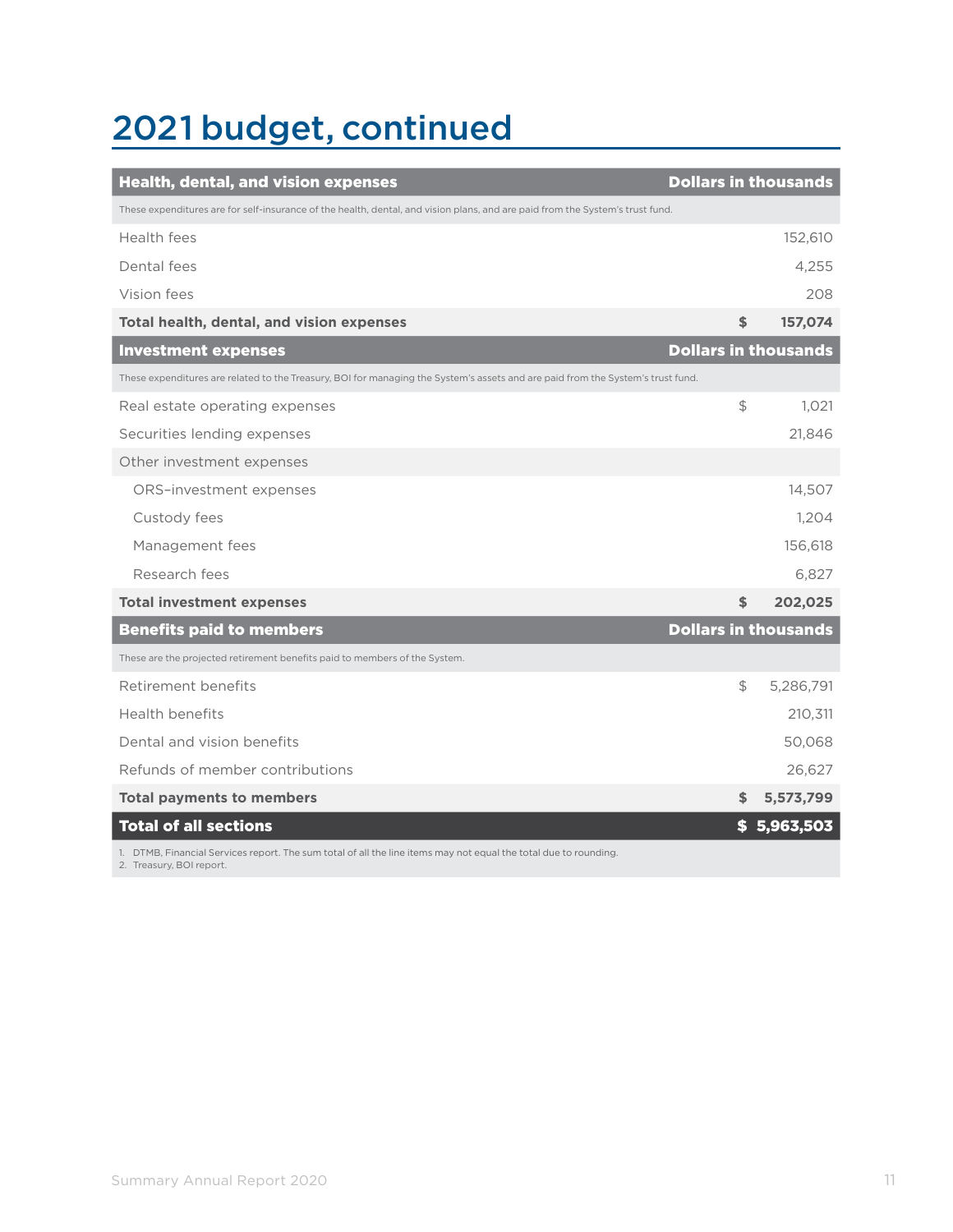### Assumed and actual investment returns

The Michigan Department of Treasury, BOI administers all of the System's investments in accordance with the Public Employee Retirement System Investment Act, PA 314 of 1965. The main objective is maximizing the rate of return while meeting the actuarial assumptions through maintaining a diverse portfolio, eliminating unnecessary risks, and investing prudently.

The assumed rate of return (AROR) is a key assumption used by the plan actuary in determining the employer contribution rates each year. When investments do not meet the AROR, this results in an actuarial loss for the System. The AROR for all MPSERS plans are provided in the charts in this section. The actual rate of investment return for the pension plan in FY 2020 was 4.98%. The actual rate of investment return for OPEB was 4.93%.



1. 2020 MPSERS Pension Actuarial Valuation, Section C.

2. Treasury, BOI report.

3. Legacy DB refers to the plans for members hired before July 1, 2010, who opted to remain in that plan.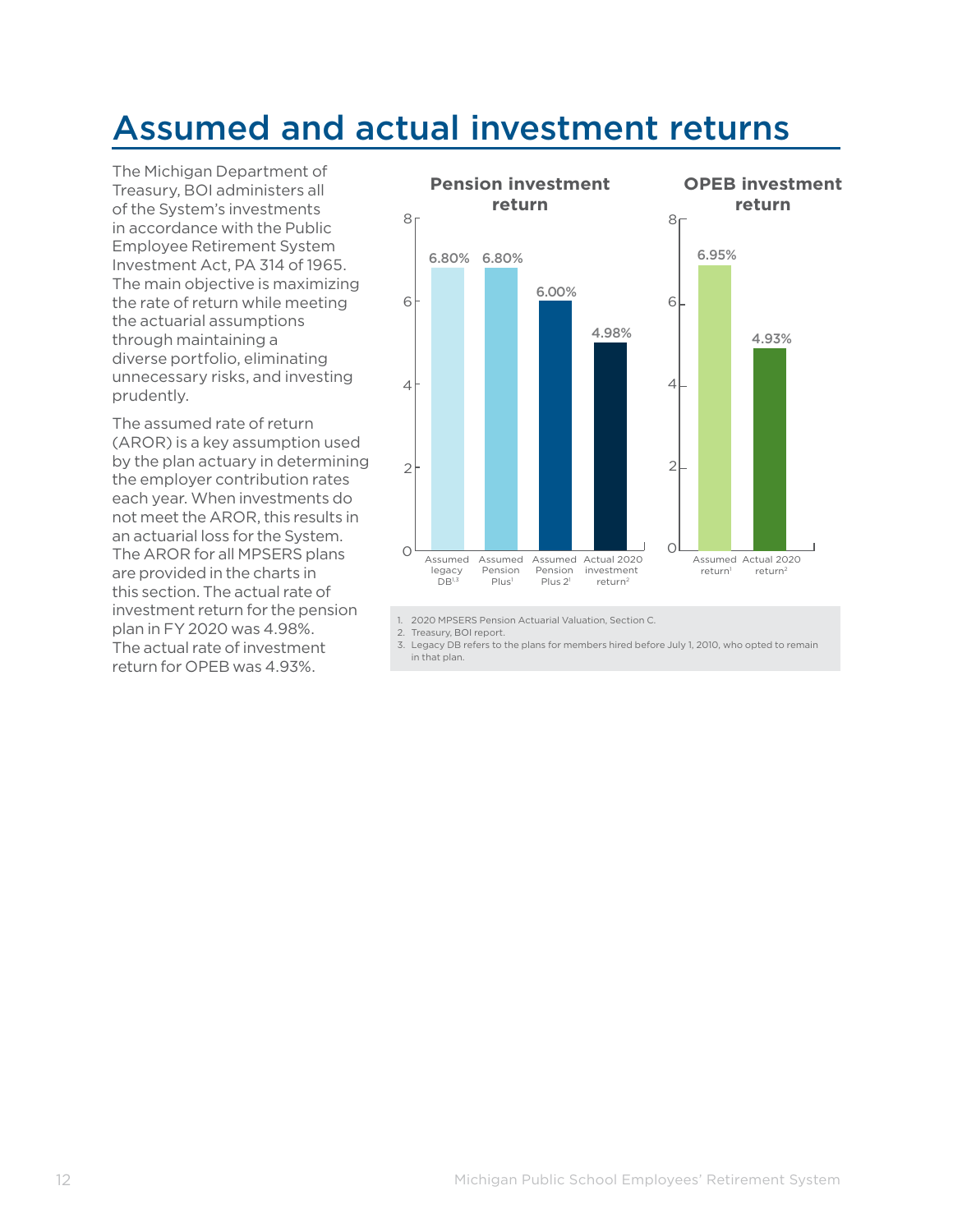## Historical investment returns

Historical investment returns for both pension and OPEB are presented in the following charts. Because MPSERS OPEB is in the early stages of pre-funding, longer-term investment results are not available. Over time, as the plan gains more experience, longer-term investment returns will be reported.



1. Treasury, BOI report. These figures are shown net of fees. Information shown in the financial report is shown gross of fees.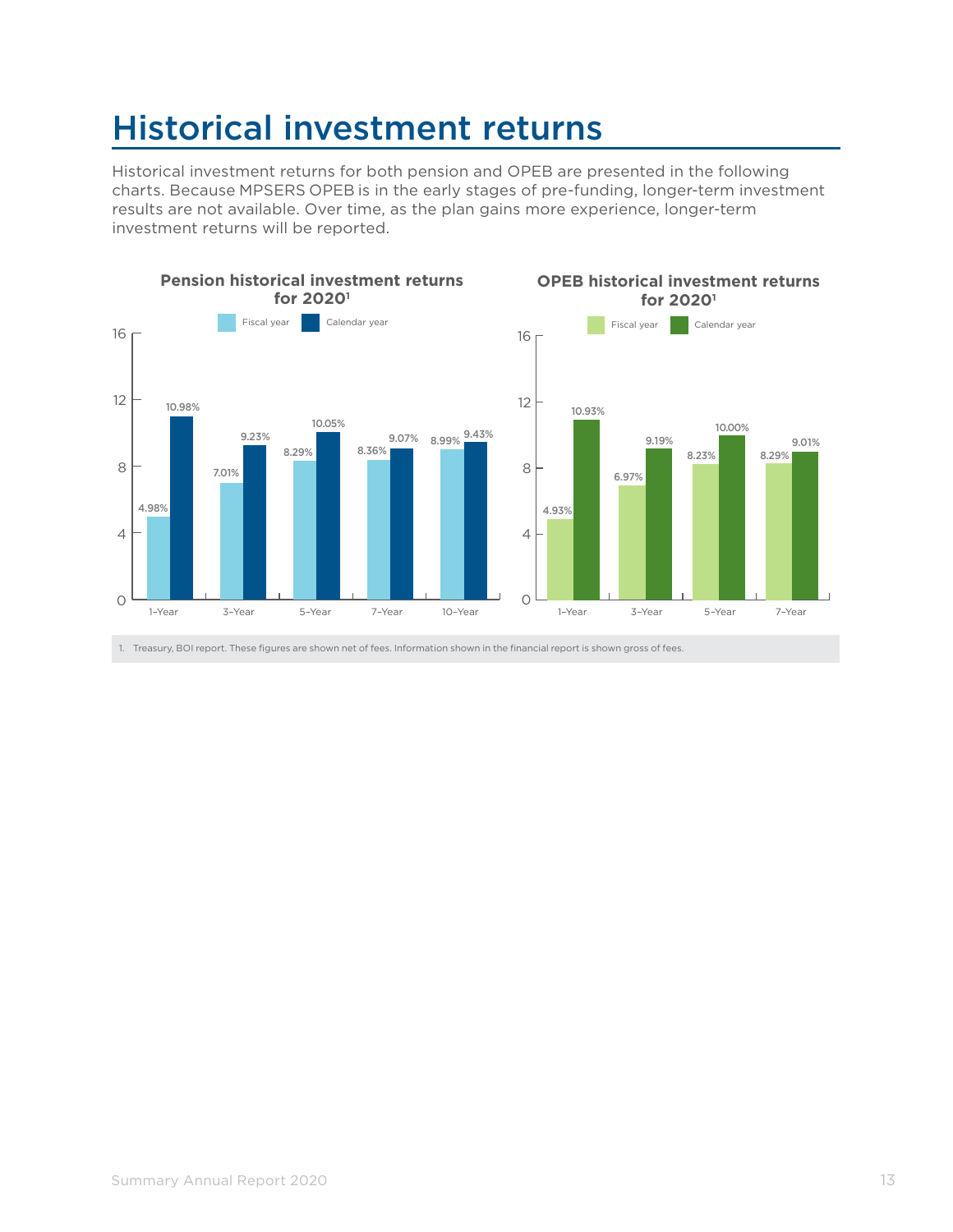### Investments and earnings

A key function of the investment fiduciary is to ensure the System's investment portfolio is diversified. Having a diverse portfolio helps to maximize investment income responsibly while minimizing risk. Even though market performance may fluctuate, the long-term performance of the System's portfolio is stable.

| Investments and earnings <sup>1</sup> |    |                     |                                                |
|---------------------------------------|----|---------------------|------------------------------------------------|
|                                       |    | <b>Market value</b> | <b>Total investment</b><br>and interest income |
| Fixed income pools                    | \$ | 7,295,412,898       | $\mathfrak{L}$<br>323.962.654                  |
| Domestic equity pools                 |    | 12,733,284,058      | 1,269,680,223                                  |
| Real estate and Infrastructure pools  |    | 4,772,106,584       | $-321,554,348$                                 |
| Private equity pools                  |    | 11,739,761,553      | 707,280,058                                    |
| International equity pools            |    | 9,509,300,910       | 555,133,624                                    |
| Absolute return pools                 |    | 2,863,179,009       | 53.625.492                                     |
| Real return and opportunistic pools   |    | 7,301,366,973       | 473,858,653                                    |
| Short-term investment pools           |    | 2,750,475,335       | 25,252,613                                     |
| Market value and net investment gain  | s  | 58,964,887,319      | \$<br>3,087,238,969                            |



**Domestic equity pools** – 21.6% **Private equity pools** – 19.9% **International equity pools** – 16.1% **Real estate and infrastructure pools** – 8.1% **Absolute return pools** – 4.8% **Real return and opportunistic pools** – 12.4% **Short-term investment pools** – 4.7% **Fixed income pools** – 12.4%

1. Comprehensive annual financial report for the FY ended Sept. 30, 2020, Page 78.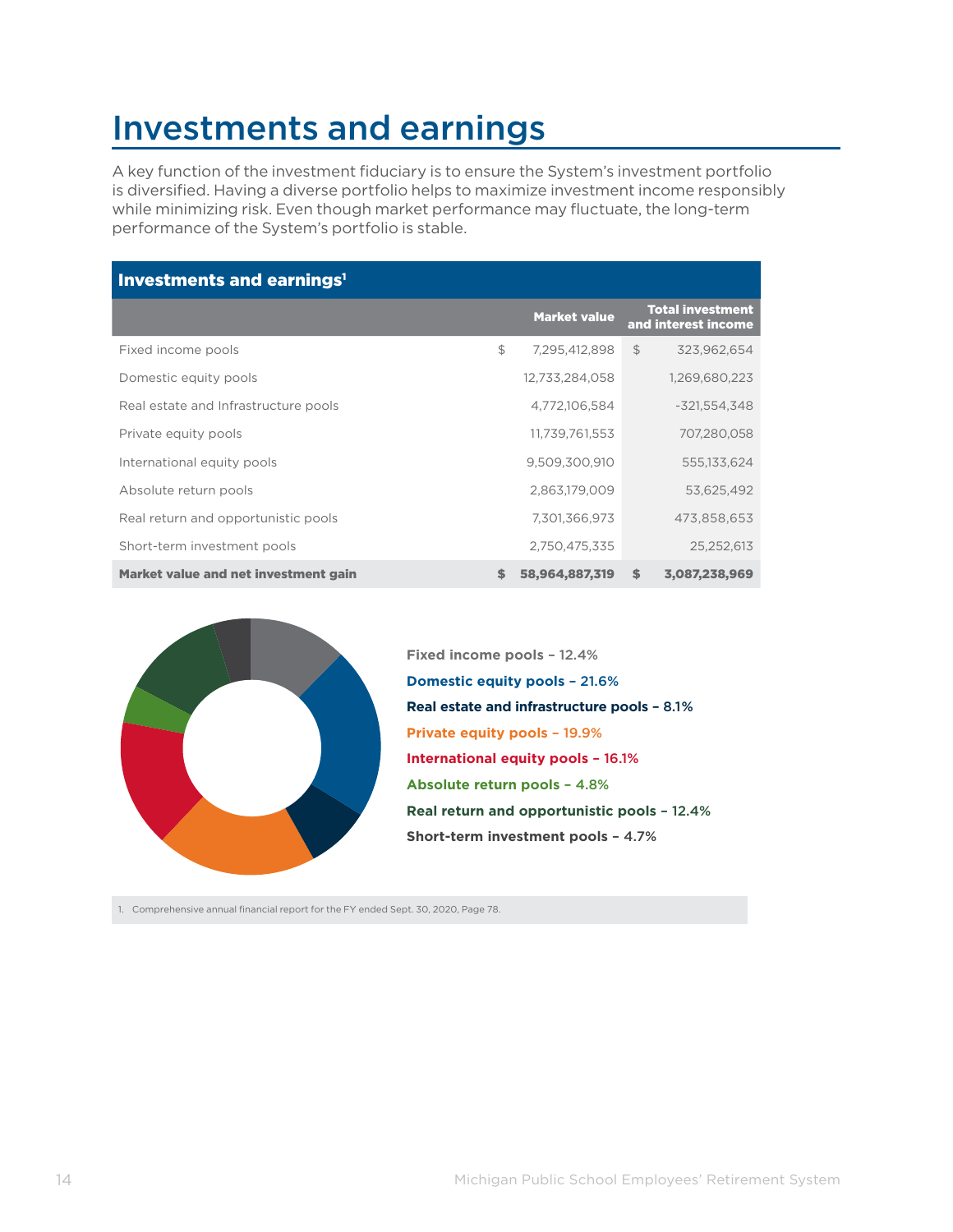## Market and actuarial funding ratios

#### Pension

The market funding ratio is based on the market value of assets at FY end. The actuarial funding ratio is the best practice used by all pension plans nationwide. It incorporates a five-year smoothing period, which minimizes volatility in a pension system's funding requirements.

#### OPEB

Starting in FY 2013, the System began pre-funding OPEB costs, which significantly decreased the liability and increased the asset levels. Pre-funding is a best practice that invests assets and allows investment returns to help fund the plan. Many states do not pre-fund OPEB costs. This reform put Michigan on the leading edge of OPEB funding practices.

Prior to FY 2018, the market funding ratio was equal to the actuarial funding ratio. Five-year smoothing was adopted for the OPEB plan with the 2018 valuation and requires separate actuarial and market funding ratios to be calculated moving forward. The market value of assets as of Sept. 30, 2020, was \$8.0 billion, while the actuarial value of assets was \$8.2 billion.







3. Calculated on market value of assets.

4. OPEB Actuarial Valuation for the FY ended Sept. 30, 2020, pages A–2 and D–2.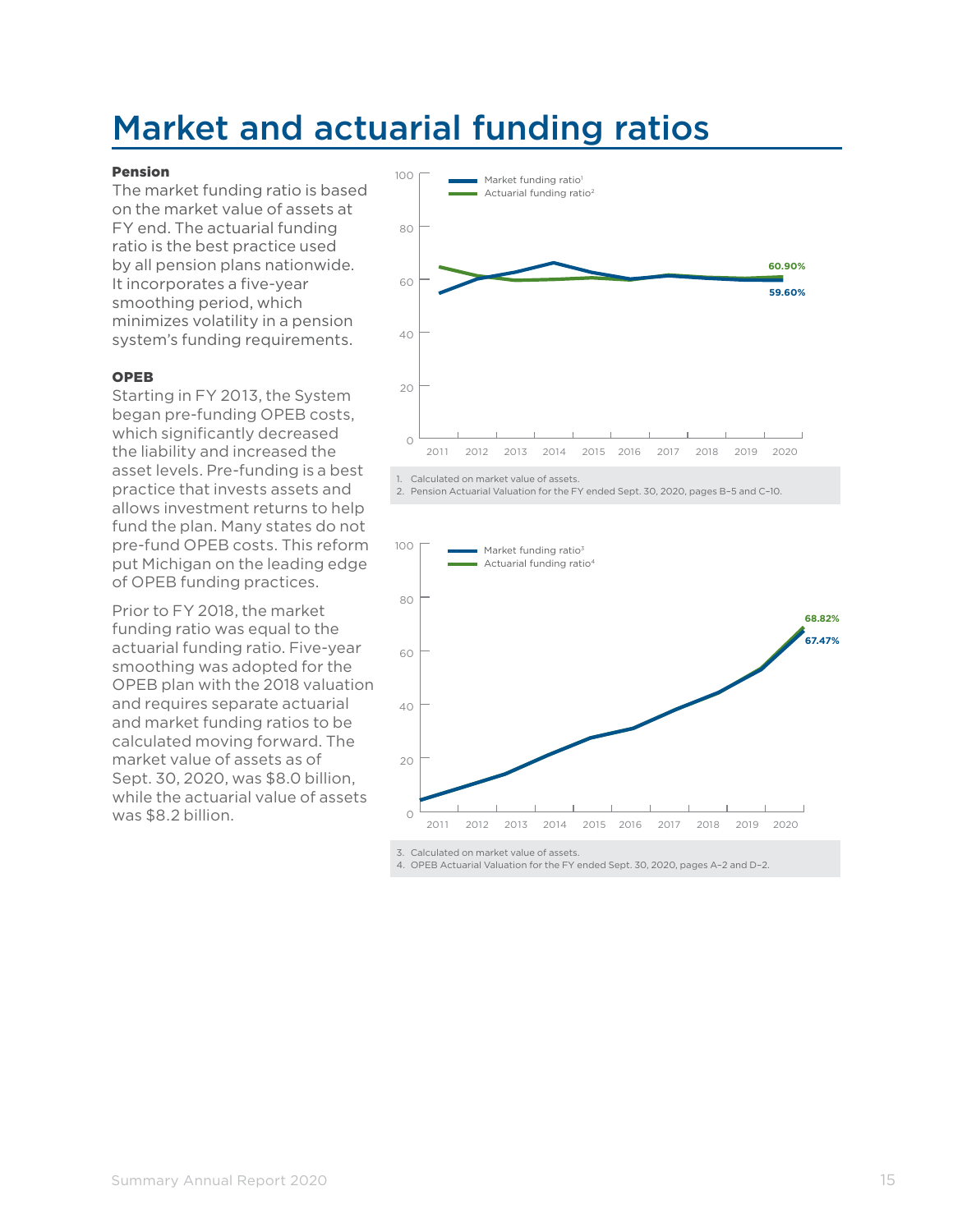## Member and employer contributions

#### Employer contributions

Statute requires participating employers to contribute to finance the benefits of plan members. These employer contributions are determined annually by the System's actuary and are based upon level percent of payroll funding principles so the contribution rates remain stable. With the enactment of PA 181 of 2018, the UAAL will gradually shift from level percent of payroll amortization to level-dollar amortization over a period of seven years.

#### Definition of normal cost

Normal cost is the cost of the retirement benefit a member earns each year and is set using the AROR in addition to other actuarial assumptions. All Pension Plus, Pension Plus 2, Member Investment Plan, and some Basic plan members contribute toward the cost of their retirement benefits. After member contributions are accounted for, the employer pays the remainder of the normal cost as shown above.

#### Member and employer pension contributions for FY 2023

| <b>Member contributions</b>                                                            | <b>Pension</b> <sup>1</sup> | OPEB <sup>2</sup>          |
|----------------------------------------------------------------------------------------|-----------------------------|----------------------------|
| Weighted average                                                                       |                             |                            |
| Legacy DB                                                                              | 4.82%                       | 3.00%                      |
| Pension Plus                                                                           | 5.26%                       | 3.00%                      |
| Pension Plus 2                                                                         | 6.20%                       |                            |
| <b>Employer contributions</b>                                                          | Pension <sup>1</sup>        | OPEB <sup>2</sup>          |
| Normal cost of benefits expressed as a<br>percentage of valuation payroll <sup>4</sup> |                             | Calculated %.<br>floor $%$ |
| Legacy DB                                                                              | 6.41%                       | 0.73%, 0.86%               |
| Pension Plus <sup>3</sup>                                                              | 3.49%                       | 0.73%, 0.86%               |
| Pension Plus 23                                                                        | 6.20%                       |                            |
| UAAL contribution rate expressed as a<br>percentage of valuation payroll <sup>4</sup>  |                             | Calculated %.<br>floor $%$ |
| Legacy DB                                                                              | 3014%                       | 2.55%, 7.20%               |
| Pension Plus                                                                           | 30.14%                      | 2.55%, 7.20%               |
| Pension Plus 2                                                                         | 30.14%                      |                            |
| Valuation payroll (dollars in thousands)                                               |                             |                            |
| For normal cost                                                                        | \$7.964                     | \$6.134                    |
| For UAAL                                                                               | \$9.442                     | \$9.442                    |

1. Pension Actuarial Valuation for the FY ended Sept. 30, 2020, Page A–1.

2. OPEB Actuarial Valuation for the FY ended Sept. 30, 2020, Page A–5, Comment D.

3. This is the DB component of Pension Plus and Pension Plus 2. There is an additional 1.00% employer match for the DC component.

4. PA 300 of 1980 as amended includes statutory contribution floors for pension and OPEB. Contribution rates are presented with and without floors, as applicable.

### Contribution rates

Contribution rates are determined actuarially, based on the economic conditions and an assumed investment return each year. Contribution rates for FY 2021 and FY 2022 have been calculated, provided to the employers, and published on the employer website.

Rates for FY 2023 and FY 2024 are estimated using a projection of the most recent data available.

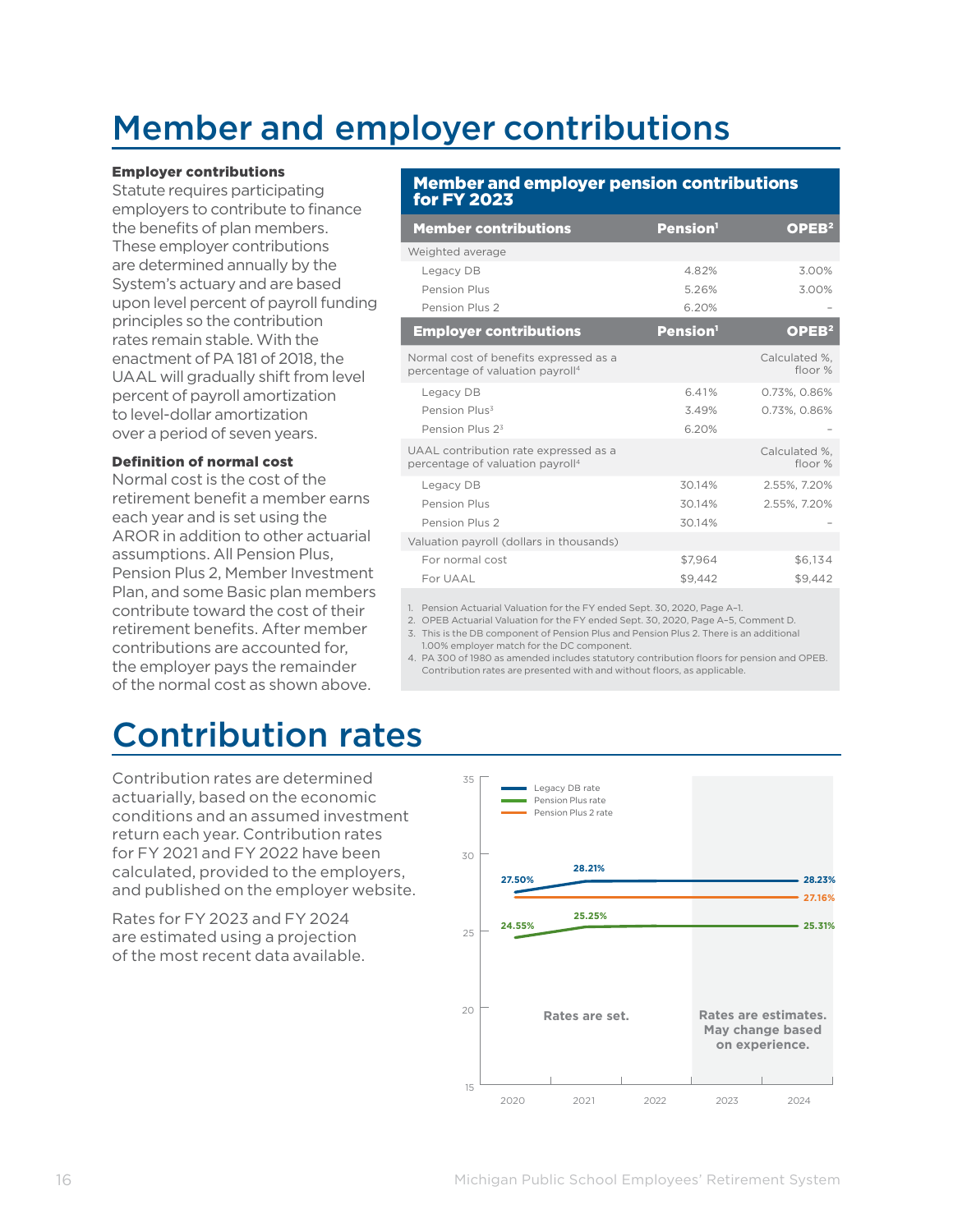## Actuarial assumptions

Actuarial valuations for both the pension and OPEB plans involve estimates of the value of reported amounts and assumptions about the probability of occurrence of events far into the future. In accordance with Section 41(1) of the MPSERS statute (Act 300 of the Public Acts of 1980, as amended), the actuarial assumptions are adopted by the retirement board and the DTMB director after consultation with the actuary and the state treasurer. Examples include assumptions about future employment, investment performance, and the healthcare cost trend.

### Actuarial assumptions for FY ended Sept. 30, 2020

| Pension and OPEB <sup>1,2</sup>                                    |                                                      |
|--------------------------------------------------------------------|------------------------------------------------------|
| Actuarial cost method                                              | Entry age, normal                                    |
| Amortization method                                                | Level percent of payroll                             |
| Payroll growth assumption <sup>3</sup>                             | 2.50% reduced to 0.00% by Sept. 30, 2025             |
| Amortization period                                                | Closed period, ending Sept. 30, 2038                 |
| Asset valuation method                                             | 5-year smoothed                                      |
| Wage inflation rate                                                | 2.75%                                                |
| OPEB                                                               |                                                      |
| Healthcare cost trend rates <sup>2</sup>                           |                                                      |
| Medical and prescription drug premiums                             |                                                      |
| Pre-65                                                             | 7.75% year 1 graded to 3.50% year 15, 3.00% year 120 |
| Post-65                                                            | 5.25% year 1 graded to 3.50% year 15, 3.00% year 120 |
| Medicare offset payments                                           | 5.25% year 1 graded to 3.50% year 15, 3.00% year 120 |
| Dental and vision premiums                                         | 3.50% each year, 3.00% year 120                      |
| $AROR - closed2,4$                                                 | 6.95%                                                |
| Pension-AROR <sup>1</sup>                                          |                                                      |
| Legacy DB plan-closed                                              | 6.80%                                                |
| Pension Plus-closed                                                | 6.80%                                                |
| Pension Plus 2-open                                                | 6.00%                                                |
| 1 MDCEDC Dencian Actuarial Valuation for the EV anded Cant ZO 2020 |                                                      |

1. MPSERS Pension Actuarial Valuation for the FY ended Sept. 30, 2020.

2. MPSERS OPEB Actuarial Valuation for the FY ended Sept. 30, 2020.

3. PA 181 of 2018 enacted a gradual phase-in reduction to the payroll growth assumption to 0.00% in 50 basis point increments beginning with the Sept. 30, 2019, valuations. Once the 0% payroll growth assumption is fully phased-in, the amortization method for both pension and OPEB will be level-dollar.

4. The OPEB plan closed to employees first hired on or after Sept. 4, 2012. These employees participate in the Personal Healthcare Fund and may become eligible for a lump-sum payment into a health reimbursement account upon their first termination from employment (\$1,000 with at least 10 years of service if under age 60; \$2,000 with at least 10 years of service if age 60 or older). These employees have the option of enrolling in the System's retiree healthcare at full cost at termination.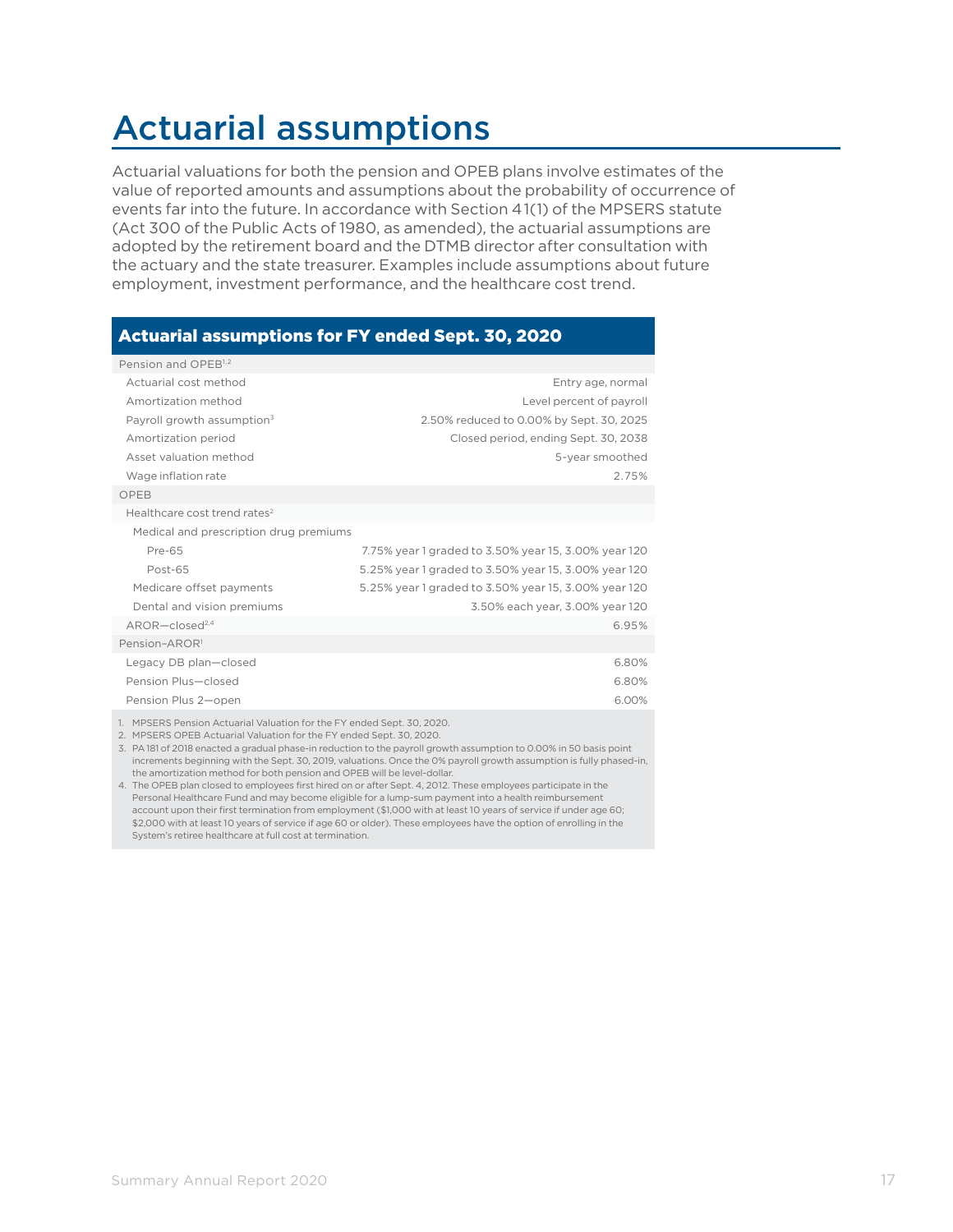### Investment service providers

A service provider is any individual, third-party agent or consultant, or other entity that receives direct or indirect compensation for consulting, investment management, brokerage, or custody services related to the System's assets.

Accel Partners Acorn Bioventures Advent International Corp. AEW Capital Management LP Affinity Equity Partners American Industrial Partners Ancora Advisors LLC Angelo Gordon Aon Hewitt Apax Partners Worldwide LLP Apollo Global Management Inc. Arboretum Ventures ArcLight Capital Partners LLC Ardian Ares Management LLC Ark Investment Management LLC Asana Partners Attucks Asset Management LLC Avanath Capital Management LLC Axiom Asia Private Capital Bank of America Merrill Lynch Bank of Montreal Barclays Capital Barings Alternative Investments Basalt Infrastructure Partners LLP BB&T Capital Markets BentallGreenOak Beringea Berkshire Partners LLC BGC Partners Bivium Capital Partners LLC BlackRock BlackRock Financial Management BlackRock Institutional Trust Company Blackstone Alternative Asset Management LP Blackstone Credit The Blackstone Group Inc. Bluescape/Carlson BNP Paribas BNP Paribas Finance BNY Convergex G.

Bridgepoint Capital BroadRiver Asset Management LP Brookfield Asset Management Inc. BTIG Brokers Cantor Fitzgerald Capital Institutional Services Inc. Capri Capital Partners LLC The Carlyle Group LP Carlyle Investment Management LLC Centerbridge Capital Cerberus Capital Management LP Charlesbank Capital Partners CIE Management–BC Partners CIM Investment Advisors CircleUp Network Inc. Citigroup Citigroup Global Markets Inc. Clarion Partners Clarkston Capital Partners LLC Coller Capital Columbia Management Investment Advisors CoStar Realty Information Inc. Cowen & Co. LLC Credit Suisse Credit Suisse Securities Crescent Capital Group CVC Capital Partners Czech Asset Management LP D.A. Davidson Companies DAIWA Dalmore Capital Limited Deutsche Bank Deutsche Bank Securities Inc. Domain Capital Advisors LLC Drexel Hamilton Effissimo Capital Management eFront (Via Domain) EnCap Investments LP Fidelity Institutional Asset Management FIMI Opportunity Funds FirstMark Capital

Flagship Ventures Fortress Investment Group LLC Fox Paine & Company LLC Freeman Spogli & Co. FTN Financial Gaw Capital Genstart Capital LLC Glen Eagle Wealth Glencoe Capital Goldman Sachs Group Inc. Great Mountain Partners Greenspring Associates Grosvenor Capital Management HarbourVest Partners LLC Harvest Partners LLC Heitman Capital Management LLC Highbridge Principal Strategies Hilltop Securities Inc. Hopen Life Sciences Ventures HPS Investment Partners III LLC Huron Capital Partners LLC ICG Advisors LLC InSight Venture Partners Invesco Ltd. Investors Diversified Realty Jefferies J.P.Morgan J.P. Morgan Asset Management J.P. Morgan Securities LLC Kayne Anderson Kayne Anderson Capital Advisors LP KBS Realty Advisors Kelso & Company Kensington Realty Advisors Khosla Ventures Kohlberg, Kravis, Roberts & Co. L&B Realty Advisors LLP Landmark Realty Advisors LaSalle Investment Management Lazard Asset Management Lead Edge Capital Leonard Green & Partners LP LGT Capital Partners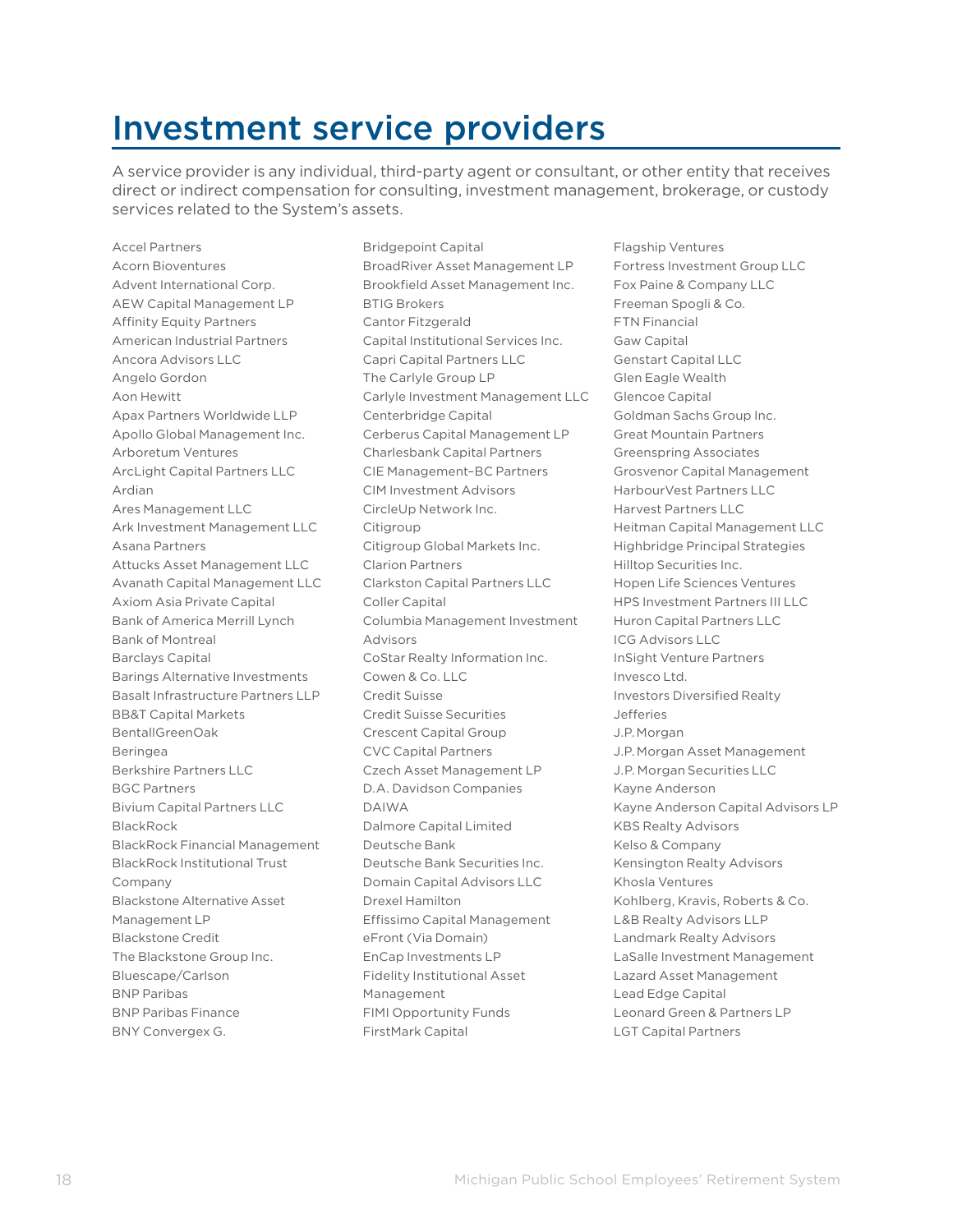### Investment service providers, continued

Lightspeed Venture Partners Lombard International Life Assurance Company Lonestar Loomis Sayles & Company Los Angeles Capital Management Lubert–Adler Management Company Marathon Asset Management MarketAxess Corporation Martin Currie Mellon Capital Management Menlo Management Partners Merill Lynch (Bank of America) Merill Lynch Pierce Fenner & Smith LLC Merit Energy Company Meritech Capital Partners Mesirow Financial Metropolitan West Asset Management MFR Securities MI Growth Capital Partners SBIC Mischler Financial Group MKM Holdings LLC MKM Partners Morgan Stanley MUFG Multi-Bank Securities Inc. Napier Park Global Advisors Napier Park Global Capital Natural Gas Partners New Leaf Venture Partners Nordic Capital NorthPointe Capital Oak Investment Partners Oaktree Capital Management LLC Odyssey Investment Partners Orion Resource Partners Pacific Investment Management LLC Paladin Realty Partners LLC Parthenon Capital Inc. Peninsula Capital Partners LLC Permira PGIM Inc. PIMCO Mortgage Fund Piper Jaffray PPC Partners Inc. Principal Financial Group Principal Real Estate Advisors

Proprium Capital Partners LP Prudential Investment Management Public Pension Capital Putnam Advisory Company Raymond James & Associates Inc RBC Capital Markets LLC Renaissance Venture Capital Rhone Capital Rialto Capital Ridgewood Capital Management LLC Ridgewood Energy Riverside Robert W. Baird & Co. Inc. Roberts & Ryan The Rohatyn Group R.W. Pressprich & Co. Science Media LLC Scotia Capital Inc. Seizert Capital Partners Shamrock Capital Advisors LLC Silver Lake Sixth Street Partners SK Capital Partners LP Societe Generale Sprott Resource State Street Bank State Street Global Advisors Stifel Nicolaus & Co. Inc. Stockbridge Capital Group Stonepeak Advisors LLC Summit Partners SunTrust Robinson Humphrey Susquehanna International Group LLP Sycamore Partners T. Rowe Price The John Buck Company The Riverside Company The TCW Group Inc. Thomas Bravo TICP SMA Management TPG Real Estate Advisors TPG Inc. Transwestern Investment Group Trilantic Capital Management LLC Trophy Property True North Management Group Trusted Insight Inc.

TSG Consumer Partners Turnbridge Capital Management LLC Turning Rock Partners U.S. Bancorp Investments Inc. Veritas Capital Fund Management LLC Vida Capital Inc. Vista Equity Partners Warburg Pincus LLC Warwick Energy Group Wayne Co. Wellington Trust Company Wells Fargo Securities LLC WestLB Asset Management LLC